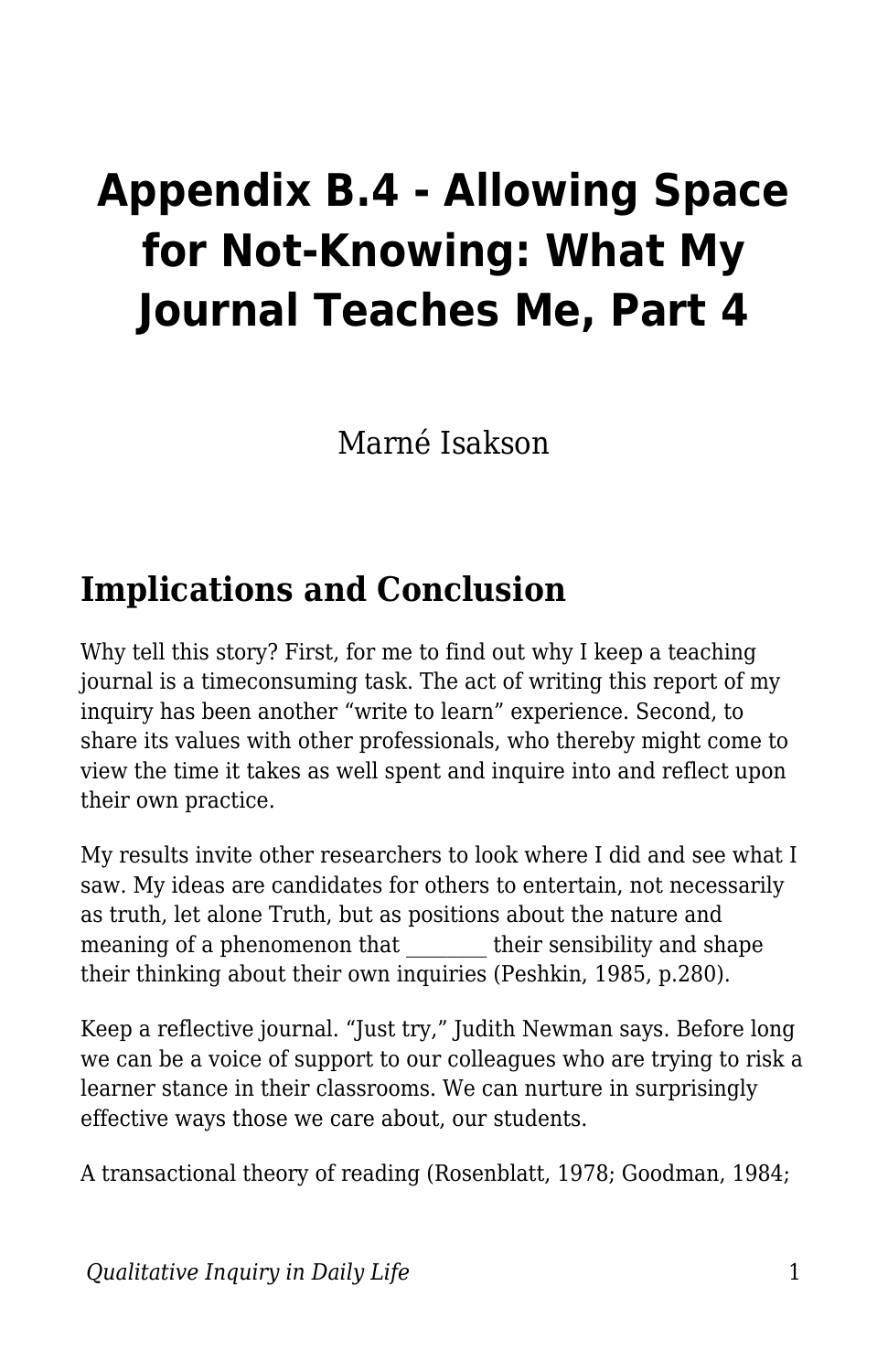Harste, Woodward, & Burke, 1984; Siegel, 1984) has strong parallels to what my journals do for me as a teacher. Just as readers transact with texts and both are changed in the process, I am changed by my transactions with the participants in the teaching situation and so are they. "The inferential processes we use to interpret the text/situation simultaneously change it and us" (Mayher, 1990, p.283). Change is what reflective journals help us do. Robert Boody (1992) says that teacher reflection has to do with change: "change of heart, change of being, change of actions" (p.157). It also has to do with keeping what is good and knowing why.

We teachers need to stop the "unquestioning compliance with curriculum guides, blind faith in instructional materials, impotence in the face of government and administrative edicts, guilt and anger about innovation, and lack of confidence as decision makers" (Nielsen, 1991, p.1). Journal keeping seems to be powerful way to get in touch with our professional selves, learn from our experiences, and struggle to make sense of the anomalies that surface daily.

Analyzing these journals has made it clear that I will always have something happening in the classroom that I wall find unsettling and puzzling. This goes for things I think I have figured out, too. I suppose those "sure things" change inevitably as my awareness deepens and expands. But I can find my own way, just as Frank Smith told me in 1982, as can all of us who ask questions of our practice and replace the continuum from apathy to frustration and burn-out with an inquiring, observant, reflective and rejuvenating fascination for what goes on in our classrooms. Levine (1979) suggests a non-fluttered approach to all this thinking:

We're constantly building a new image of ourselves and wondering what's next. We have allowed ourselves very little space for notknowing. Very seldom do we have the wisdom not-to-know, to lay the mind open to deeper understanding. When confusion occurs in the mind, we identify with it and say we are confused; we hold onto it. Confusion arises because we fight against our not-knowing, which experiences each moment afresh witho ut preconceptions or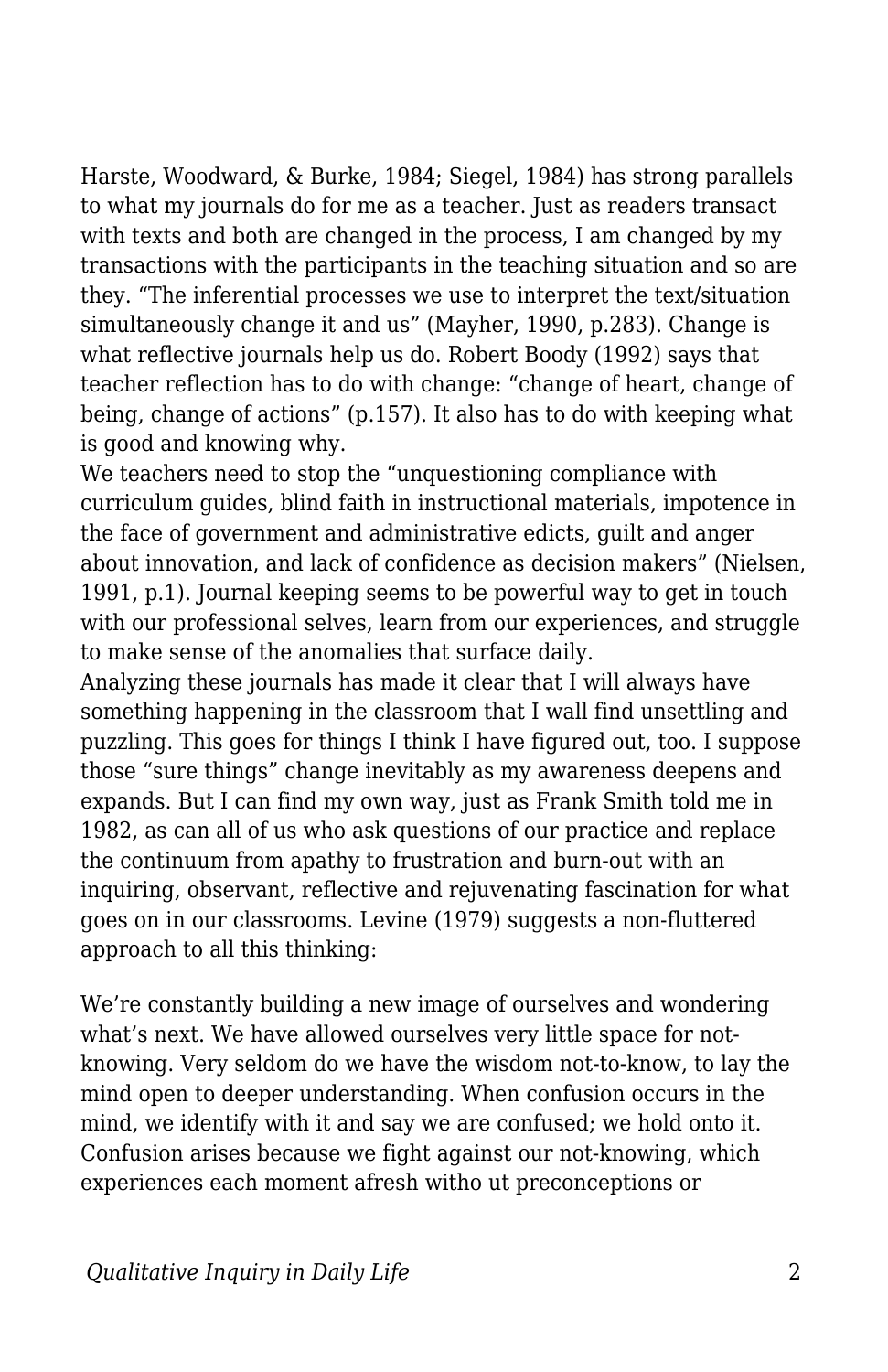expectations. We are so full of ways of seeing and ideas of how things should be, we leave no room for wisdom to arise. We desire to know in only a certain way, a way which will corroborate our image of a rational, separate, autonomous self. When we open our minds, our hearts, not *trying* to understand, but simply allowing understanding to occur, we find more than was expected. When we let go of our ignorance and confusion, we allow our knowing mind to arise (Levine, 1979, pp. 38-39).

Jane Birch (1992) puts forth the hard reality that we must face in order to be the kind of teachers we want to be:

Could there be something in the kind of thought that compels us to "pause to ask" that we are afraid may require more of us as people than we are willing to give ? By pausing to ask are we not in danger of hearing something we may not want to hear? Something that may call on us to give‹not just our time‹but our souls: our care, our concern, our passion? And perhaps even more than this, our willingness to change in the face of those things we might see in ourselves‹those realizations we might come to when we pause long enough, not just to still our bodies, but to also still our minds and hearts? Are we perhaps afraid of something within ourselves, something we are not sure we are ready to give up and so are not sure we want to face? If so, then the problem with reflection is not technical at all, but spiritual (p.2).

If we are willing to be teachers as learners, we all too soon will come to the realization that "discovering who we are is to confront who we are not" (Julie Preece, personal communication, October 7, 1992). But then that is where learning begins. "Too often we find ourselves running away from something that we can't progress without. To sit still long enough, and listen close enough, and care enough to "hear" the problem is to already be reaching into the solution" (Birch, 1992, p.3).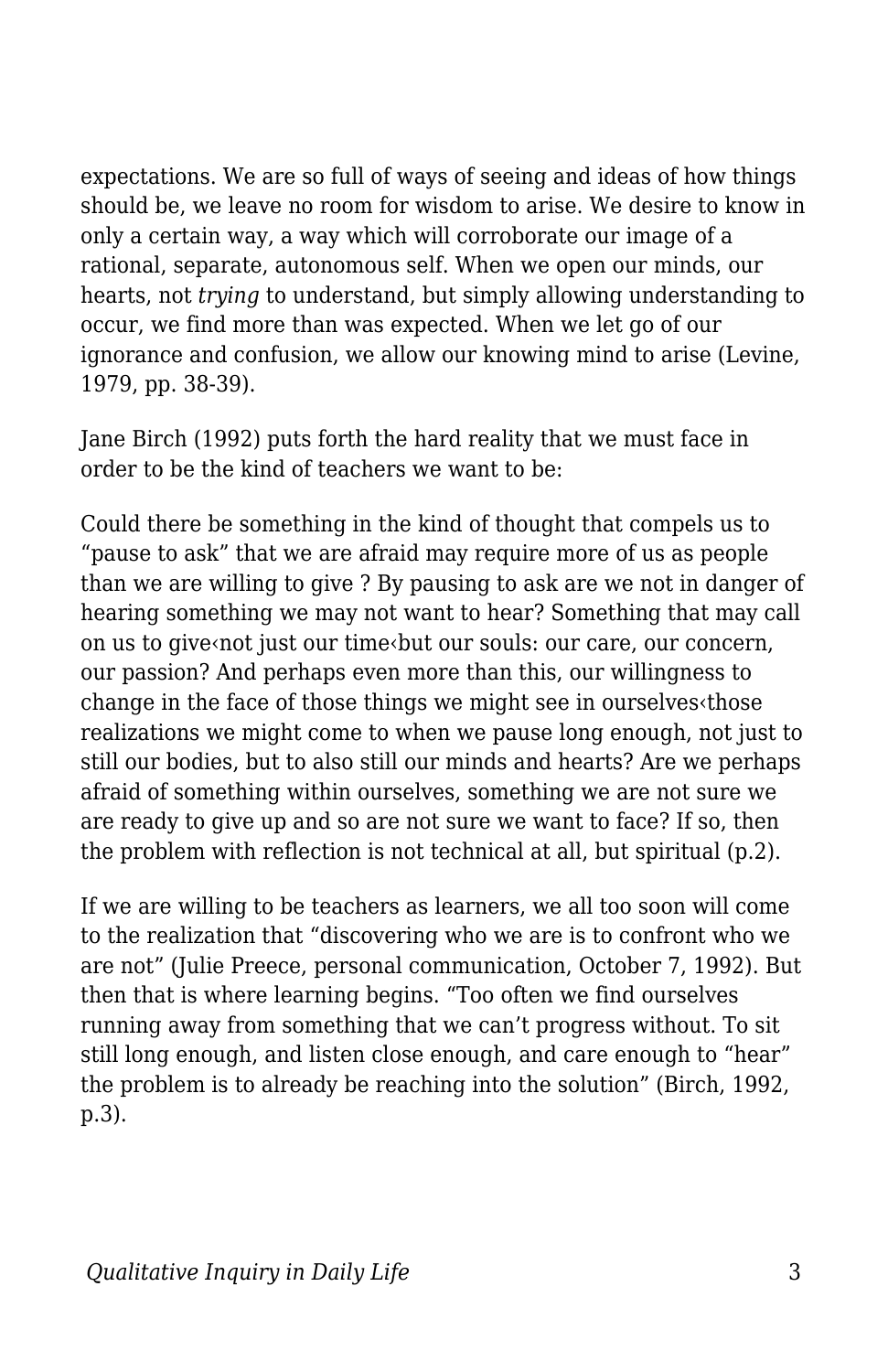## **References**

Atwell, N. (1987). In the middle: Writing, reading, and learning with adolescents. Portsmouth, NH: Heinemann.

Birch, J. (1992). Reflecting on reflection. Unpublished manuscript. Provo, UT: Brigham Young University.

Blue, T.W. (1981). The teaching and learning process. Washington, D.C.: National Education Association. Quoted in S. Kaplan. (1987). The teacher as learner. In G. L. Bissex and R. H. Bullock (Eds.), Seeing for ourselves: Case-study research by teachers of writing (pp. 41-58). Portsmouth, NH: Heinemann. 56.

Boody, R.M. (1992). An examination of the philosophic grounding of teacher reflection and one teacher's experience. Unpublished doctoral dissertation. Provo, UT: Brigham Young University.

Calkins, L.M. (1983). Lessons from a child. Portsmouth, NH: Heinemann.

Calkins, L.M. (1986). The art of teaching writing. Portsmouth, NH: Heinemann.

Cooper, J.E. (1991). Telling our own stories: The reading and writing of journals or diaries. In C. Witherell & N. Noddings (Eds.). Stories lives tell: Narrative and dialogue in education (pp. 96-112). New York: Teachers College.

Goodman, K. (1984). Unity in reading. In H, Singer & R.B. Ruddell (Eds.), Theoretical models and processes of reading (3rd Ed.). Newark, DE: International Reading Association. 813-840.

Goodman, Y. (1978). Kid watching: An alternative to testing. National Elementary School Principal, 57: 41-45.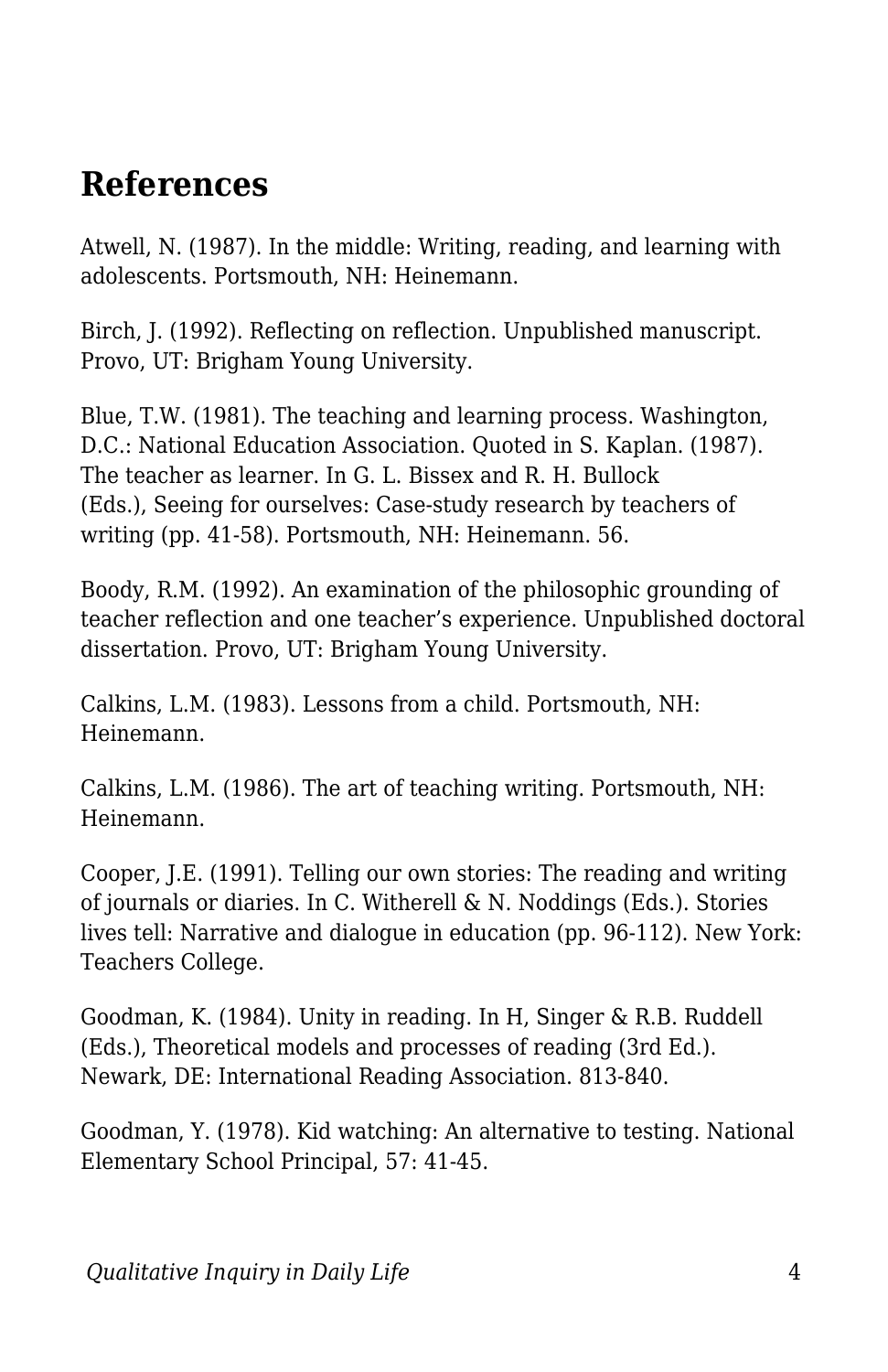Goodman, Y. &, Burke, C. (1972). Reading Miscue Inventory Manual: Procedure for Diagnosis and Evaluation. New York: Macmillan.

Graves, D.H. (1983). Writing: Teachers and children at work. Portsmouth, NH: Heinemann.

Grumet, M. (1988). Bitter milk: Women and teaching. Amherst: University of Massachusetts.

Harste, J. C., Woodward, V. A., & Burke, C. (1984). Language stories and literacy lessons. Portsmouth,NH:Heinemann.

Heath, S.B. (1983). Ways with Words: Language, life and work in communities and classrooms. Cambridge: Cambridge University Press.

Henke, L. (1990). quoted in C. Weaver. Understanding whole language: From principles to practice. Portsmouth, NH: Heinemann. p. 283.

Howe, F. (1984). Myths of coeducation. Bloomington: Indiana University.

Huntsman, R. (1990). Questioning and responding. In D. Stephens (Ed.) What matters? A primer for teaching reading. Portsmouth, NH: Heinemann.

Isakson, M. (1991). Learning about reluctant readers through their letters. Journal of Reading, 34, 632-637.

Jones, N.K. (1990). Getting started: Creating a literate classroom environment. In D. Stephens (Ed.) What matters? A primer for teaching reading. Portsmouth, NH: Heinemann.

Levine, S. (1979). A gradual awakening. Anchor Press.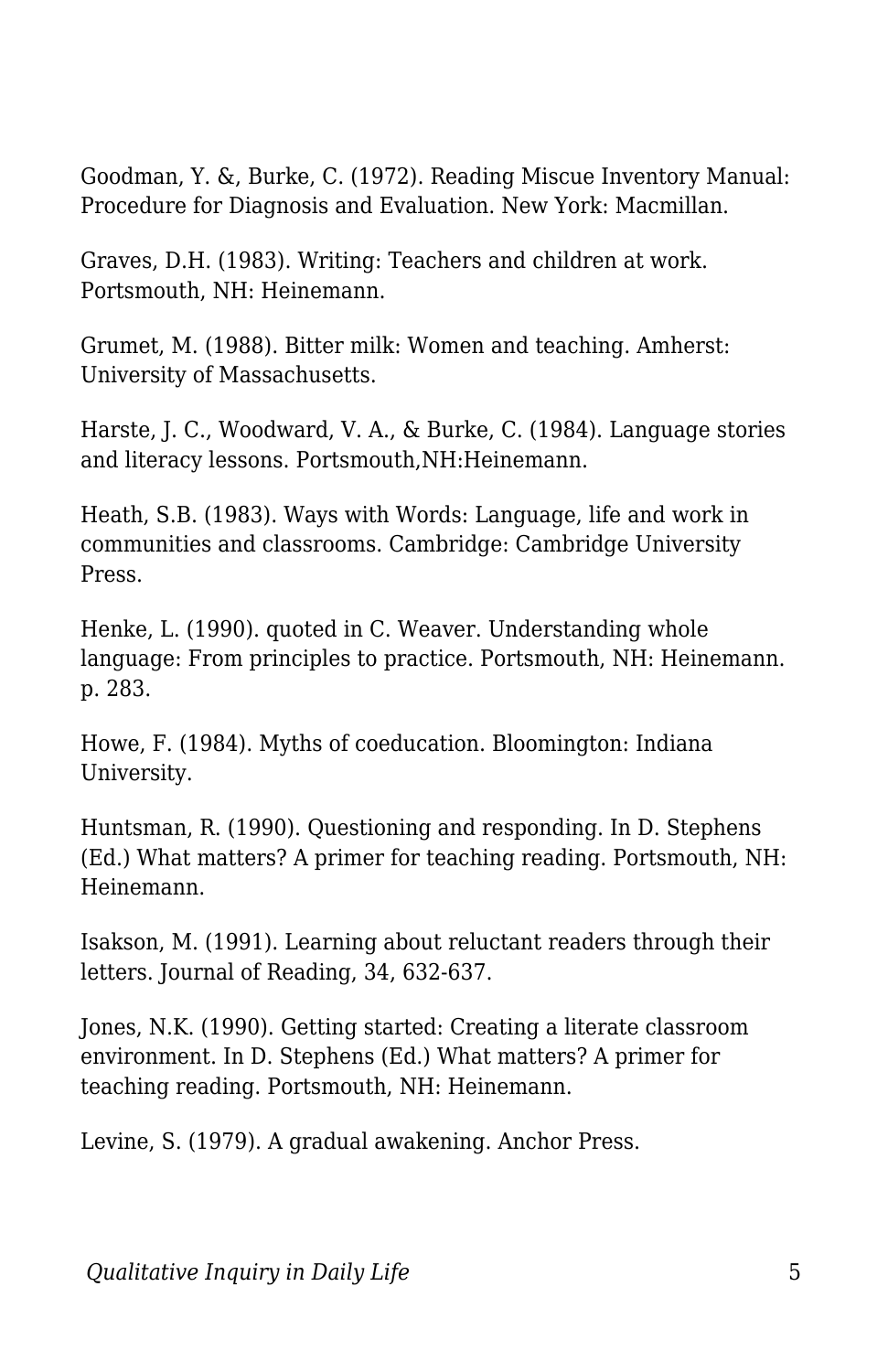Mayher, J.S. (1990). Uncommon sense: Theoretical practice in language education. Portsmouth, NH: Heinemann.

Melville, H. (1959). Moby Dick. New York: Dell. (Original work published in 1851)

Murray, D.M. (1990). Shoptalk: Learning to write with writers. Portsmouth, NH: Boynton/Cook.

Nielsen, A. (1991). Reading and writing our professional lives: Critical reflection on practice. Course announcement. Mount Saint Vincent University.

Newman, J. (1988) Journals: Mirrors for seeing ourselves as learners, writers and teachers. English Education, 20, 134-156.

Newman, J. (1991) Interwoven connections. Portsmouth, NH: Heinemann.

Noddings, N. (1984). Caring: A feminine approach to ethics and moral education. Berkeley: University of California.

Peshkin, A. (1985). Virtuous subjectivity: in the participant-observer's eyes. In D.Berg & K.Smith (Eds.), Exploring clinical methods for social research. Beverly Hills: Sage. pp.267-281.

Rosenblatt, L. (1978). The reader, the text, the poem. Carbondale, IL: Southern Illinois University.

Schon, D.A. (1983). The reflective practitioner. New York: Basic Books.

Siegel, M.G. (1984). Reading as signification. Unpublished dissertation. Bloomington, IN: Indiana University.

Smith F. (1990). to think. New York: Teachers College Press.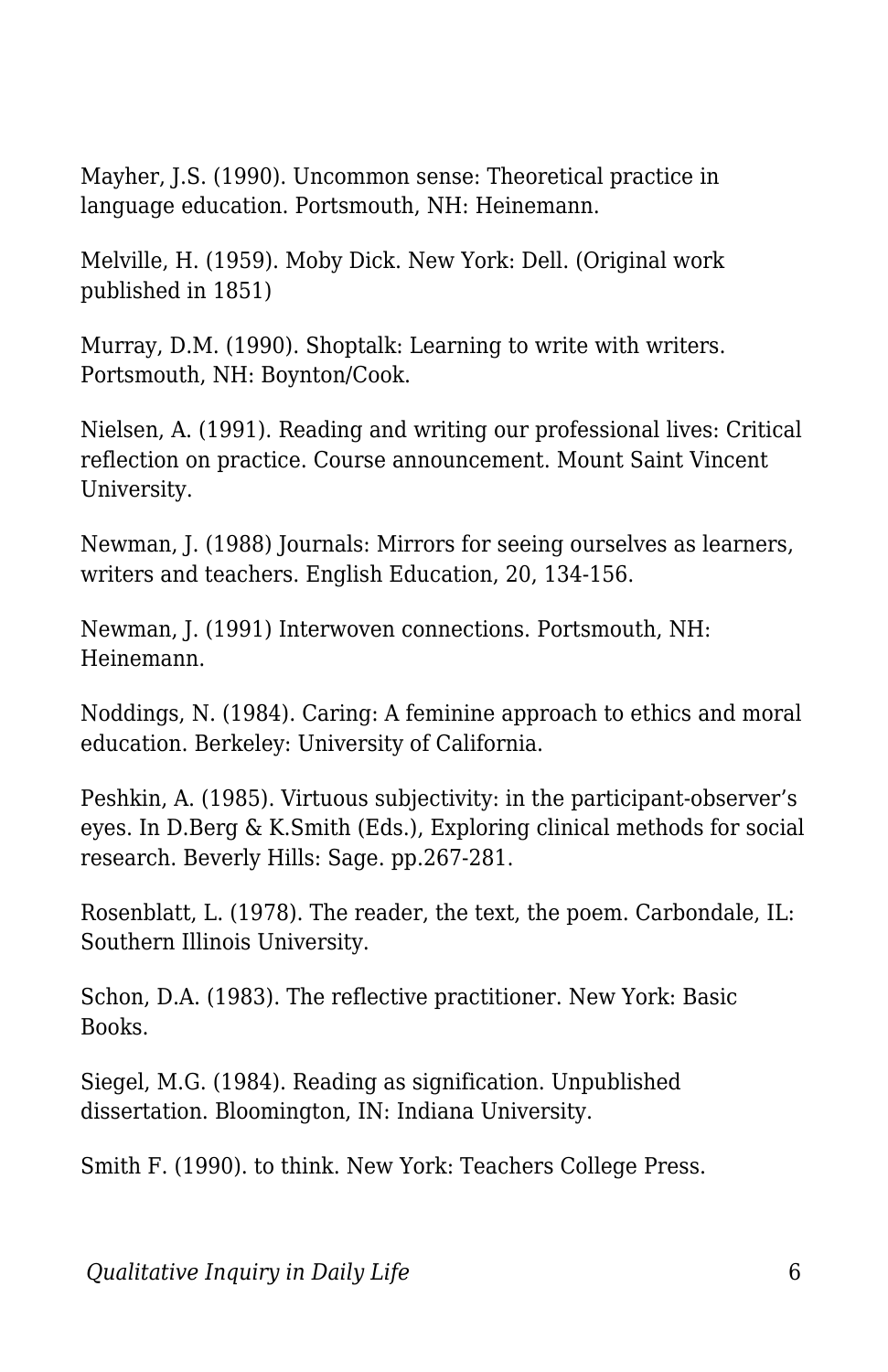Snow, M. (1990). quoted in C. Weaver. Understanding whole language: From principles to practace. Portsmouth, NH: Heinemann. p. 276-277.

Spradley, J.P. (1980). Participant observation. New York: Holt, Rinehart and Winston.

Voss, M.M. (1988). The light at the end of the journal: A teacher learns about learning. Language Arts, 65 (7), 669-674.

Weaver, C. (1990). Understanding whole language: From principles to practice. Portsmouth, NH: Heinemann.

Williams, D.D. (1992). Naturalistic inquiry. Unpublished manuscript. Brigham Young University.

## **Appendix A**

AUDIT TRAIL, Summarized

June 23, 1992: Thought of several ideas to study.

June 24, 1992: Fleshed out three ideas.

June 28, 1992: Thought of six more ideas.

June 30, 1992: Listened to others ideas, talked to David about two ideas. He liked the second best: look at my journals. I listed three reasons why I like that idea also.

July 1, 1992: Read a naturalistic inquiry study. Decided what to look for as I read the journals. Read how to make fieldnotes and listed questions I want answered.

July 7\$ 1992: Read four pages of 1985 journal, was confused about what to look for, listed possibilities that I would find interesting, wrote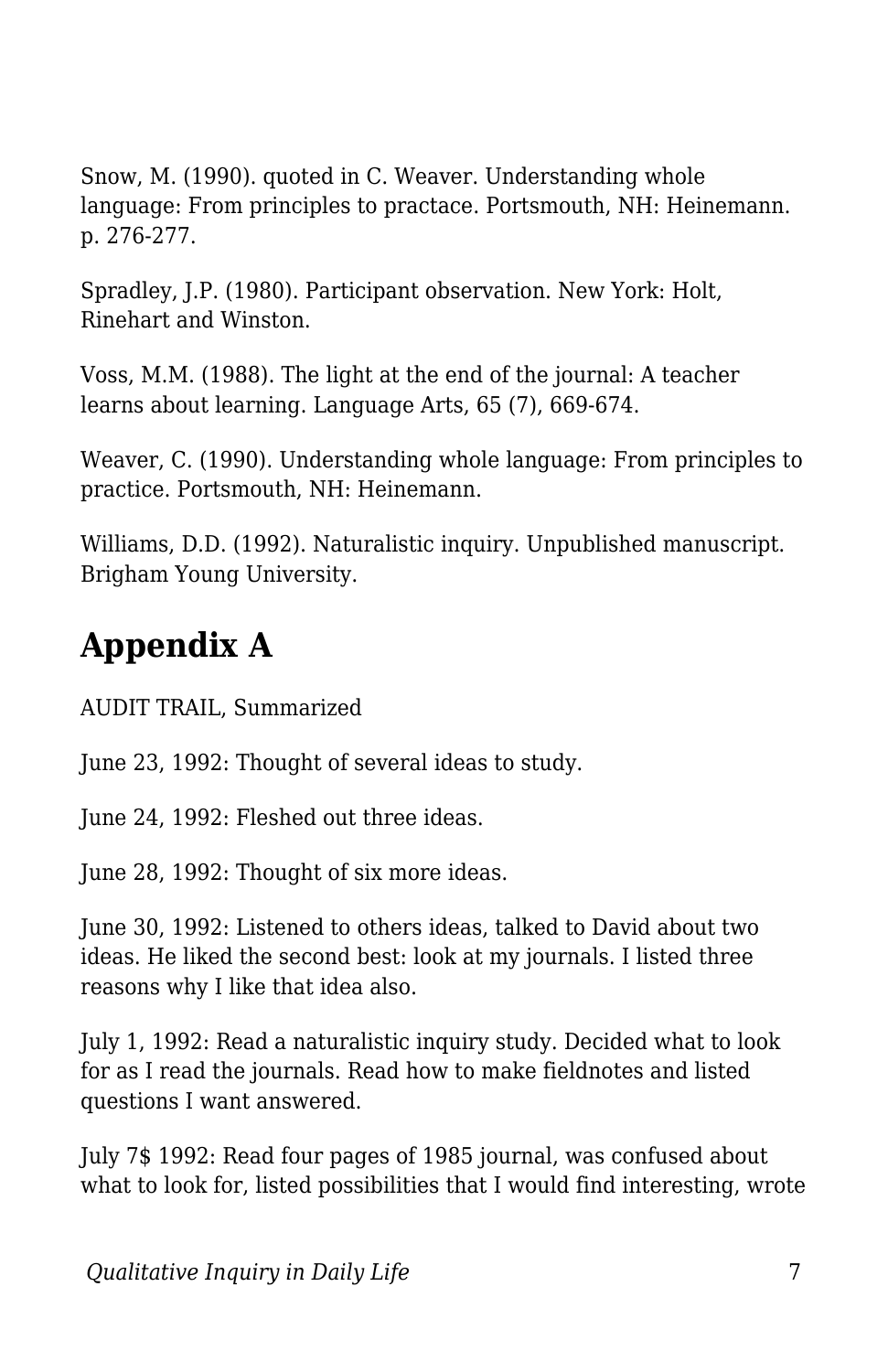for four pages trying to find a focus. Read the entire year's entries for 4th period in 1985-86. Then started to read 1989. Expressed my fears about doing this, "I am afraid to read these journals. Approach/Avoidance. I'm afraid of seeing the teacher in those journals. Was my first year my best year? Has it been downhill since then?"

July 8, 1992: Made decisions about how to organize the data, set up a coding system. Thought about my focus again for two pages.

July 9, 1992: Entered 14 ideas for focus onto the computer.

July 10, 1992: Decided to go into journals with no focus, but just to see what I could see. After one hour, I was surprised to see that my reflections about the entries were substantially longer than descriptions of them. I spent five hours and twenty minutes making fieldnotes. I narrowed the project from all journals to two journals then from whole journals to one month each.

July 11, 1992: Worked on the 1989 journal for five hours and covered only first two days of school! Decided to stop taking fieldnotes.

July 13, 1992: Made an appointment to interview my department chairperson about me as an example of teacher change.

July 14, 1992: Printed out fieldnotes–17 pages single-spaced. Talked to Rob as Peer Debriefing about Tom in 1985 journal, trying to understand dramatic change in him in seven days. Told David about my frustration in doing Domain Analysis–doing fieldnotes of fieldnotes!

July 16, 1992: We helped Rick find domains: this greatly helped me. Determined that I could do domain analysis.

July 19, 1992: I read and reread chapters on domain analysis and focused observations. Interviewed my husband about me changing as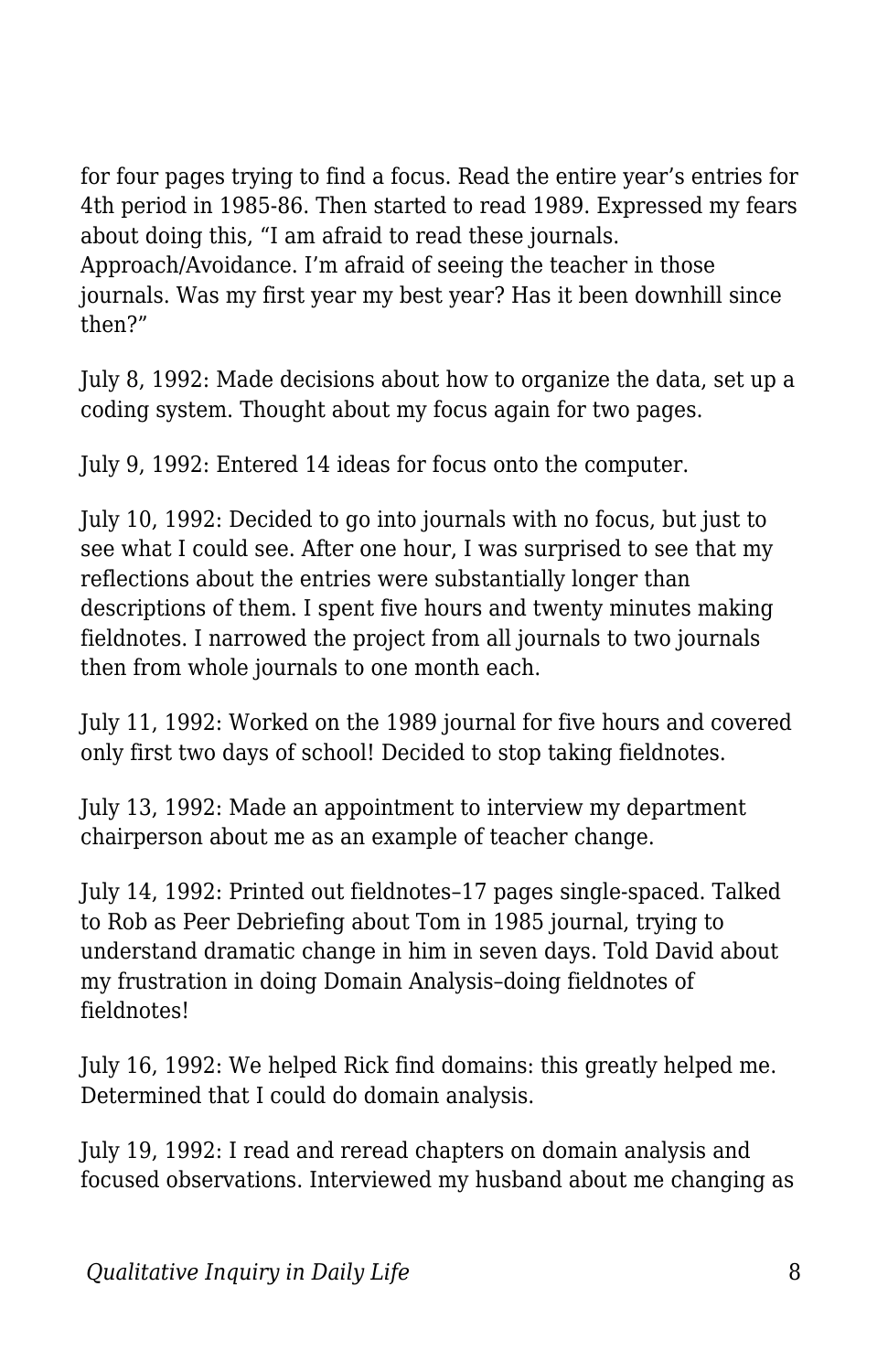a teacher.

July 20, 1992: Appointment with department chair fell through.

July 21, 1992: Reread my fieldnotes and listed a question for focus. Decided I was not ready for a focus yet. First I should do a domain analysis.

July 22, 1992: Went back to fieldnotes and inserted the actual journal entry before the fieldnotes about it. I added more fieldnotes to several. I worked 5 1/2 hours on fieldnotes. Started domain analysis, easier than I thought–eight pages in one hour!

July 23, 1992: Worked one hour on domain analysis. This is fun.

July 25, 1992: Finished domain analysis for 1985 journal in 1 hour 40 minutes. Finished domain analysis of pages 14-19 of 1989 journal in 1 hour 15 minutes. Finally understand "focused questions." Selected four.

July 27, 1992: Finished 1989 domain analysis to page 25 in 55 minutes. Did the focused questions and added to the domains for the four selected. 3 hours, 27 minutes. Used only the actual journal entries, note my 1992 fieldnotes for these focused observations. Studied how to do taxonomic and componential analysis. Reread and made notes. Finally decided the best way to learn it is to try it.

July 28, 1992: Selected a focus, then changed my mind. Decided to go with "Uses of the Journals for Me." Read through items under this domain, sorting them into groups. Hardest part was giving labels to the categories. A semantic map helped me do this. Created inclusive domains by asking "What is 'the uses of my journal' a subset of?" Asked dyadic and triadic contrast questions.

July 29, 19922 Worked on componential analysis 1 1/2 hours. Generated six dimensions of contrast. Looked at terms that matched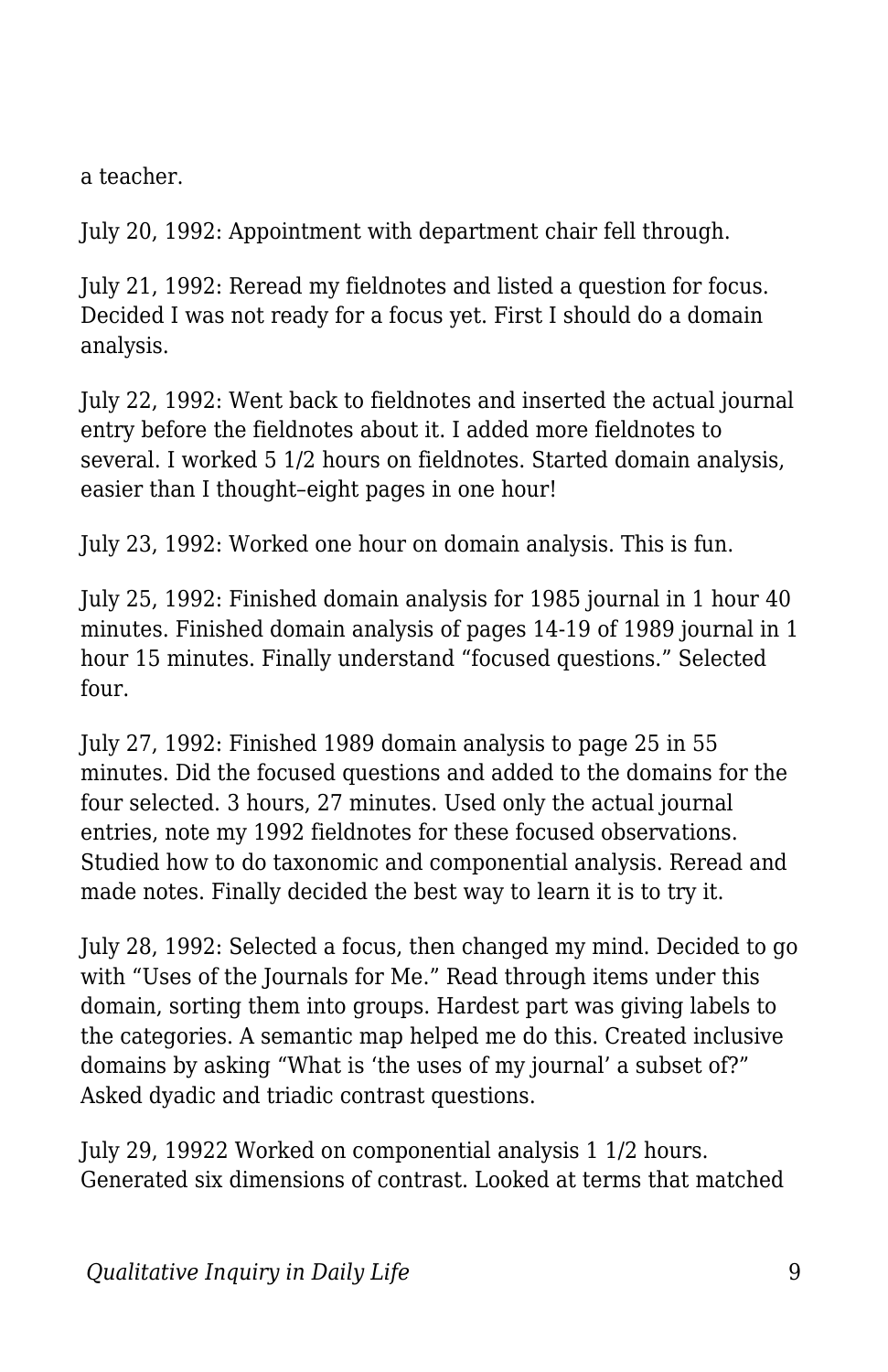other terms in these six ways and asked dyadic questions again. Generated five more dimensions of contrast. Redid the analysis– another 1 1/2 hours. I really enjoyed doing this. Read how to do theme analysis. Listed a plan for doing so. Changed my mind and decided to type up the three analyses completed and to percolate on themes while doing so. Listed some ideas for themes. Read about how to write the ethnographic report. Decided I needed more models. Decided on an audience for my report–inservice teachers considering becoming researchers in their own classrooms. Came up with two major themes. Worked on tentative outline. Stayed up until 2:52 A.M. July 30. "William Andrews has been executed. I'm going to bed." I put in over 17 hours on this project today!

July 30, 1992: Reread what a quality report should include.

July 31, 1992: Worked on report for 2 hours 15 minutes: added more references to literature review, wrote three sections of methodology. "I don't know how specific to become in explaining what I did–I probably erred on the side of too much detail."

August 1, 1992: Read Spradley pages 130-139 on componential analysis. Discovered why it is called that: components of meaning discovered by systematic search for attributes associated with the categories.

August 10, 1992: Wrote rough draft most of the day, revising earlier sections and hammering out the theme section. Created meaning in the act of writing. Generated more insights concerning themes.

August 11, 1992: Randomly selected one event from each journal to use as an example to analyze in terms of each of the two overriding themes. Reminded self to be sure to change all the names of students.

August 21, 1992: Reread entire manuscript. Explained what I was learning from the componential analysis. Selected two items from the taxonomy that most interested me and looked up the stories that caused the formulation of these domains. Selected one of these,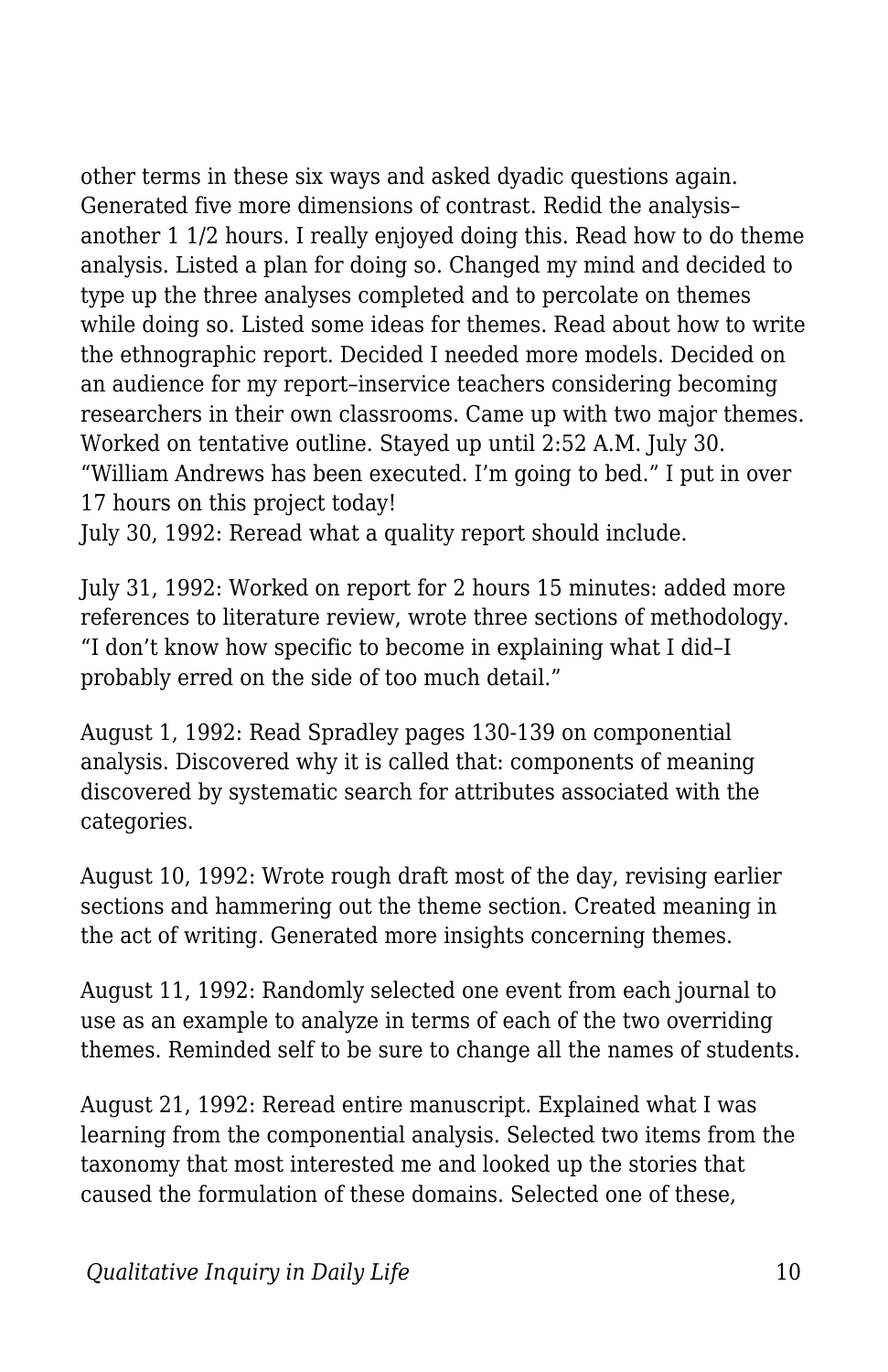copied the fieldnotes into the body of the paper and proceeded to discuss the line of the componential analysis matrix. Strong insights evoked and had to rethink some of the contrasts. Added another component because in depth probing revealed inadequacies. Decided to do a cursory review of literature using only the sources I have at home. Worked on review for 4 hours. Is a conceptual piece acceptable in a review of literature? Found some relevant quotes but are they the "literature" I should be reviewing?

Sept. 3, 1992: Looked at literature again and was struck with how all my sources are comments, opinions, experiences; none are experimental or results of research. "So, is this a valuable 'review of literature'? I suspect not, but for me it is because it is helping me articulate what journals do for me."

Sept. 4, 1992: In reviewing Rob's dissertation, I realized an entire domain to add to taxonomy.

Sept. 17, 1992: Worked on rough draft.

Sept. 20, 1992: Worked on rough draft until 5 A.M. next day. Ugh! I am least pleased with theme synthesis and conclusions–needs lots of work yet.

Sept. 25, 1992: Worked on theme synthesis, review of literature, and discussion. Decided to arrange review according to taxonomy.

Sept. 26, 1992: Worked on revising entire report. Put references into APA format. Added more examples.

Sept. 28, 1992: Gave copy to David and Teresa for feedback. Gave copies to counseling interns as an example of learning by reflecting on classroom observations.

Oct. 3, 1992: Worked on editing the paper. Revisions occurred also.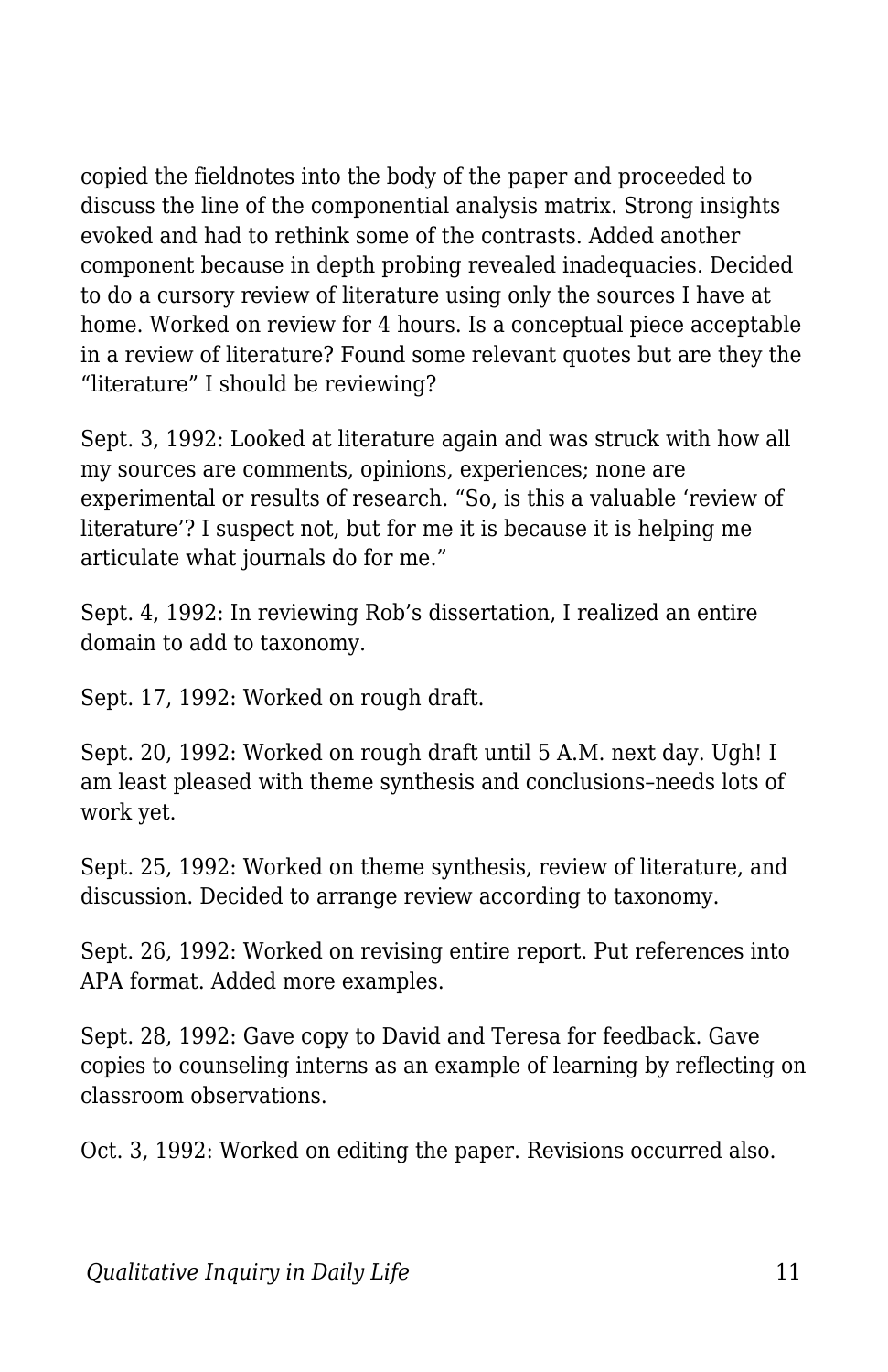Oct. 5, 1992: Received feedback from David and Teresa. Need to put in more examples and rewrite for audience. Don't worry about sounding so academic. The sections for a research report will probably turn off teachers. Write this article for them. Made lots of notes for changes. Sent a reminder to interns that I'd appreciate their feedback on the article. Typed up this summary of Audit Trail. Actual audit trail is 54 pages!

Oct. 6, 1992: Reread entire manuscript with audience in mind. Revised entire manuscript. Put in more examples. Rearranged sections. Gave more catchy titles to sections. Looked up some references I had questions about. Gave new draft to David.



Isakson, Marné (2018). Appendix B.4 - Allowing Space for Not-Knowing: What My Journal Teaches Me, Part 4. In D. D. Williams (Ed.), *Qualitative Inquiry in Daily Life*. EdTech Books.